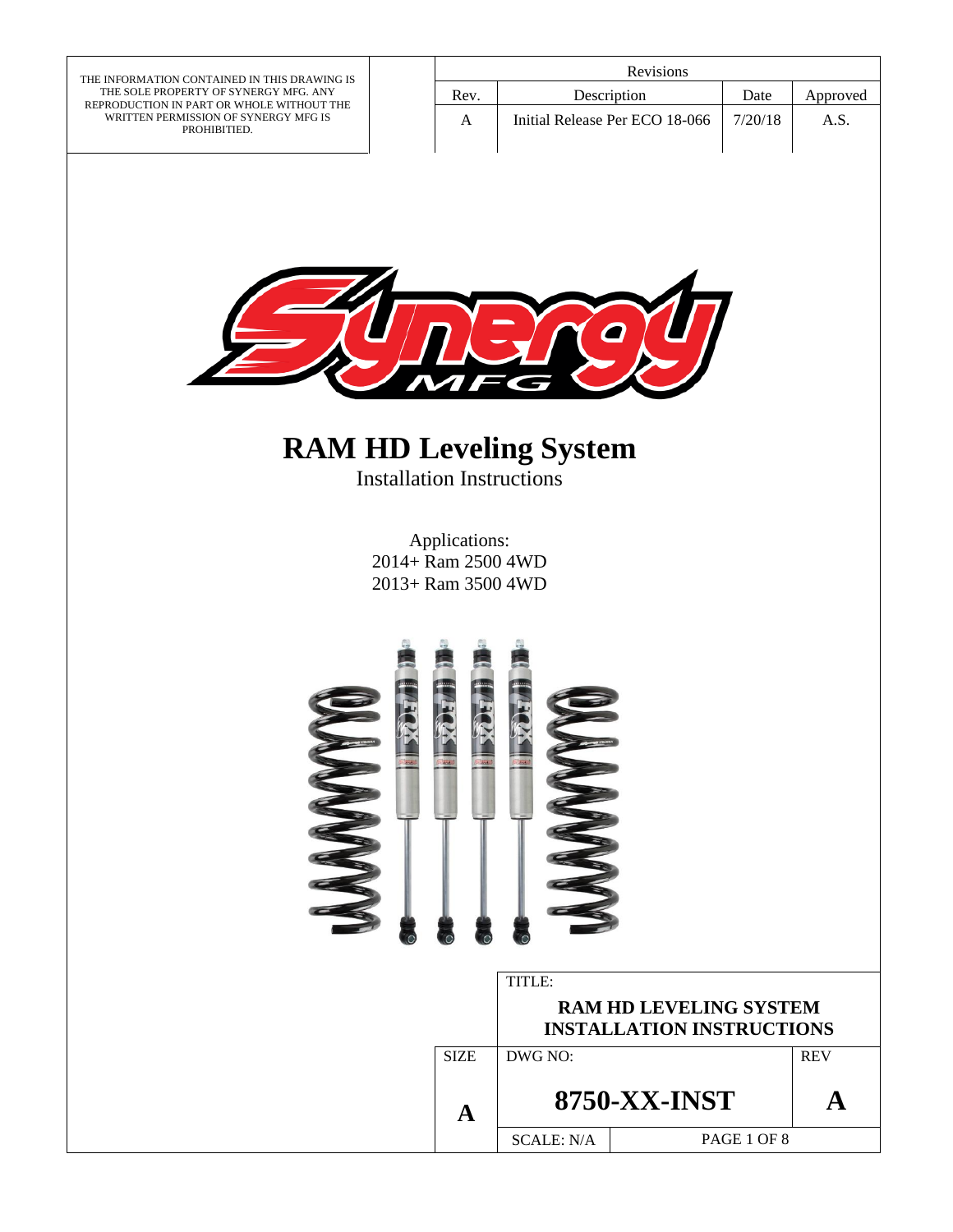

Thank you for purchasing the best aftermarket products available for your vehicle. We strongly feel that the parts you are about to install should meet or exceed your expectations for performance. Proper assembly is critical to the performance of these components and the vehicle as a whole. Please take the time to carefully read these instructions and familiarize yourself with the installation procedure before working on your vehicle. If you have any questions PLEASE contact Synergy Manufacturing BEFORE beginning installation. Thanks again for supporting Synergy – enjoy the performance benefits of the best aftermarket products available for your vehicle!

> **Synergy Manufacturing Phone: (805) 242-0397 Email: support@synergymfg.com**

Modifying or otherwise altering vehicle components may cause the vehicle to handle differently than originally designed. It is the driver's responsibility to familiarize themselves with the performance and handling characteristics of the modified vehicle. Vehicles with larger diameter than stock tires must be driven carefully and cannot be expected to perform as stock or meet OEM performance with regard to handling, braking or crash performance. Ensure all replacement components are compatible with vehicle capacities so as not to overload components, especially tires. It is up to the individual to ensure that the vehicle and all components are compatible with the intended vehicle use, including load ratings, road conditions, and driver abilities. Thorough and frequent vehicle inspections are recommended to ensure a safe and reliable state of readiness, especially after off-highway use.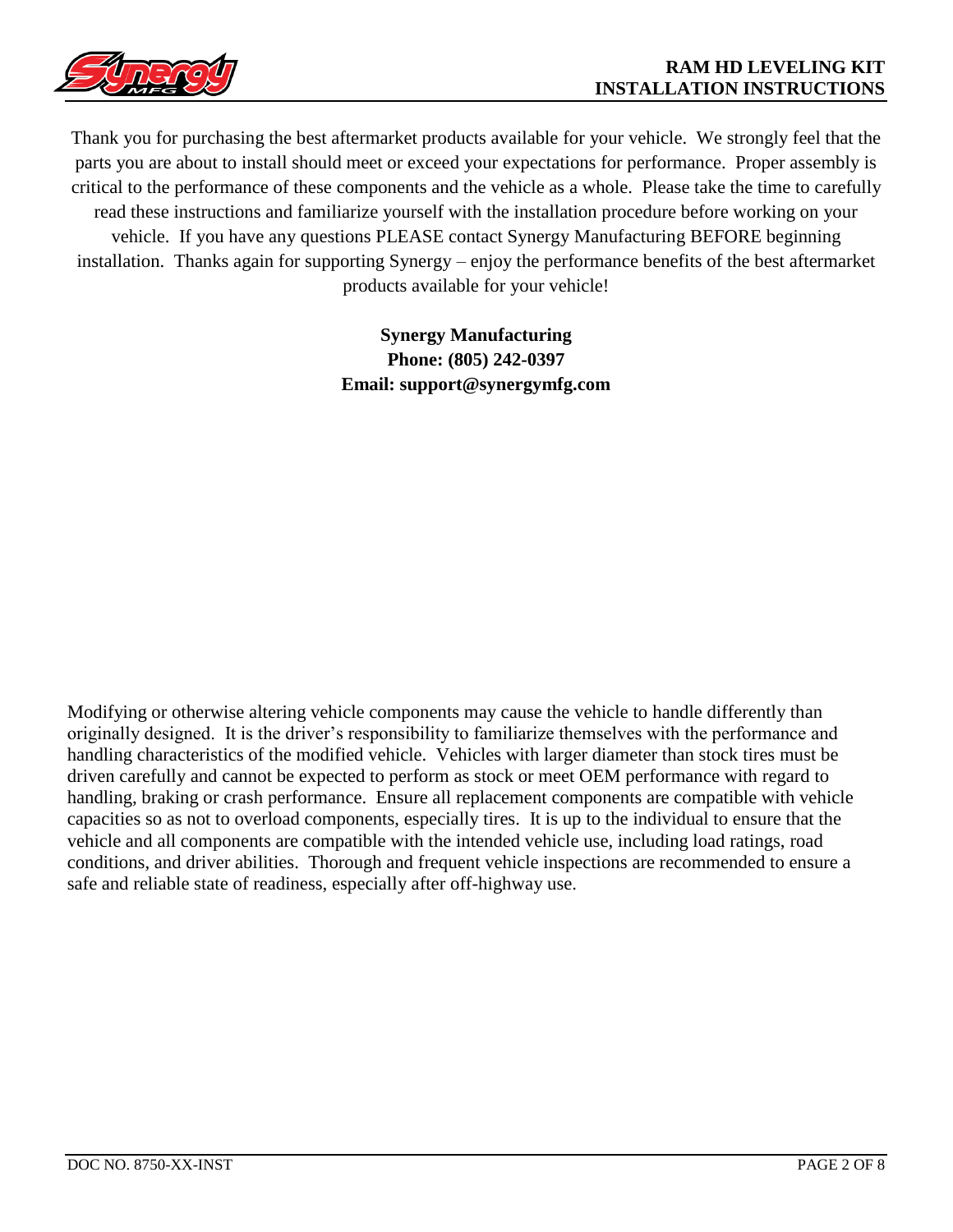

## **Parts List**

| 8750-10 RAM 2500 LEVELING SYSTEM |                    |                                         |  |
|----------------------------------|--------------------|-----------------------------------------|--|
| OTY                              | <b>Part Number</b> | <b>Description</b>                      |  |
|                                  | 8755-20-01-B       | RAM DIESEL LEVELING SPRING              |  |
|                                  | 671001-01          | SYNERGY TUNED RAM 2500/3500 FRONT SHOCK |  |
|                                  | 671001-02          | SYNERGY TUNED RAM 2500 REAR SHOCK       |  |

| 8750-11 RAM 3500 LEVELING SYSTEM |                      |                                         |  |
|----------------------------------|----------------------|-----------------------------------------|--|
| OTY                              | <b>Part Number</b>   | <b>Description</b>                      |  |
| ◠                                | $8755 - 20 - 01 - B$ | RAM DIESEL LEVELING SPRING              |  |
|                                  | 671001-01            | SYNERGY TUNED RAM 2500/3500 FRONT SHOCK |  |
|                                  | 671001-03            | SYNERGY TUNED RAM 3500 REAR SHOCK       |  |

# **General Note**

- These instructions are also available on our website; www.synergymfg.com. Check the website before you begin for any updated instructions and additional photos for your reference.
- Final truck front end height is dependent on several factors, including cab configuration and trim level.

## **Tools Required**

- Basic Hand Tools 21mm, 19mm or  $\frac{3}{4}$ , 18mm, 8mm wrenches and sockets
- Jack and jackstands
- •

# **Estimated Installation Time**

### **1.5 Hours**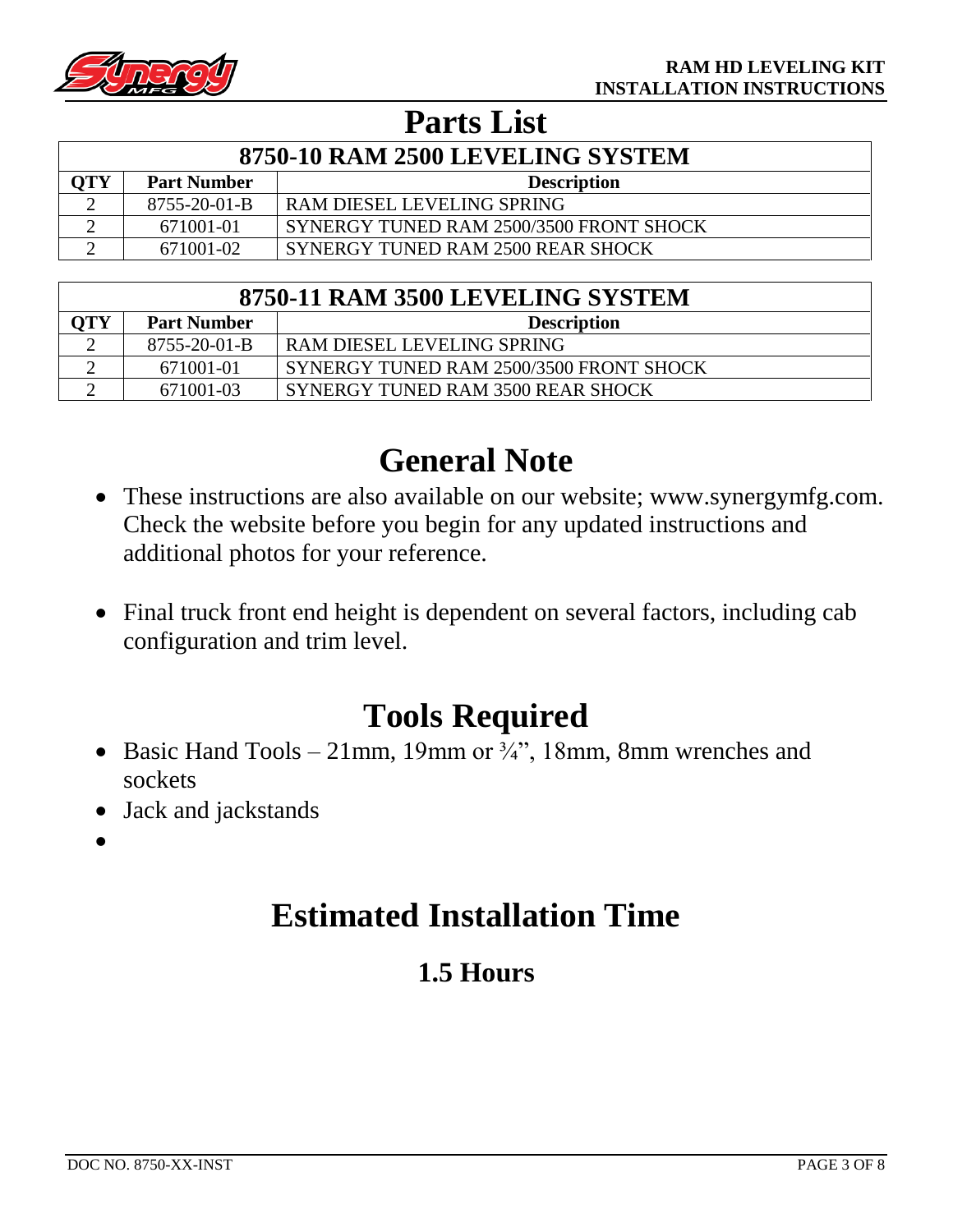

# **2500/3500 Front Installation**

- **1.** Park the vehicle on a flat, level surface. Ensure the vehicle is in park, the parking brake is set and the wheels are chocked.
- **2.** Remove the front lower shock bolts with a 21mm wrench or socket. The nut is a tabbed nut. Save factory hardware.
- **3.** Remove the nut from the top of the front shocks. There is a narrow area to get to the nut under the factory plastic inner fenders. A 18mm ratcheting wrench is very useful. It can be helpful to use a prybar to move the plastic fender liner up and away from the shock tower.
- **4.** With the top shock nuts removed, remove both factory front shocks.
- **5.** Spring removal requires the truck be lifted from a point other than the factory lift pads on the radius arms. This can be done with a jack on the frame right behind the frame side radius arm mount. Alternatively, if the truck has plow front frame horns under the front bumper then it is best to lift from the plow mounts. **See Figure 1.**



**Figure 1. Factory Plow Mounts**

- **6.** Remove the factory springs. Pay close attention to the orientation of the upper spring isolators and the plug on the top of them that fits into a hole in the factory coil tower.
- **7.** Install Synergy Leveling Springs. Be sure to orient the springs so that the text printed on the spring is right side up and the upper coil wind interfaces with the upper spring isolators correctly. The passenger side spring is a tighter fit and should be done first, then the driver side. Once the springs and isolators are correctly aligned, slowly lower the vehicle so the springs are slightly compressed. Make sure that the plug on the top of the spring isolator is correctly oriented and fits in the corresponding hole in the coil tower. Using some soap or window cleaner as a lubricant can help. **See Figures 2 and 3.**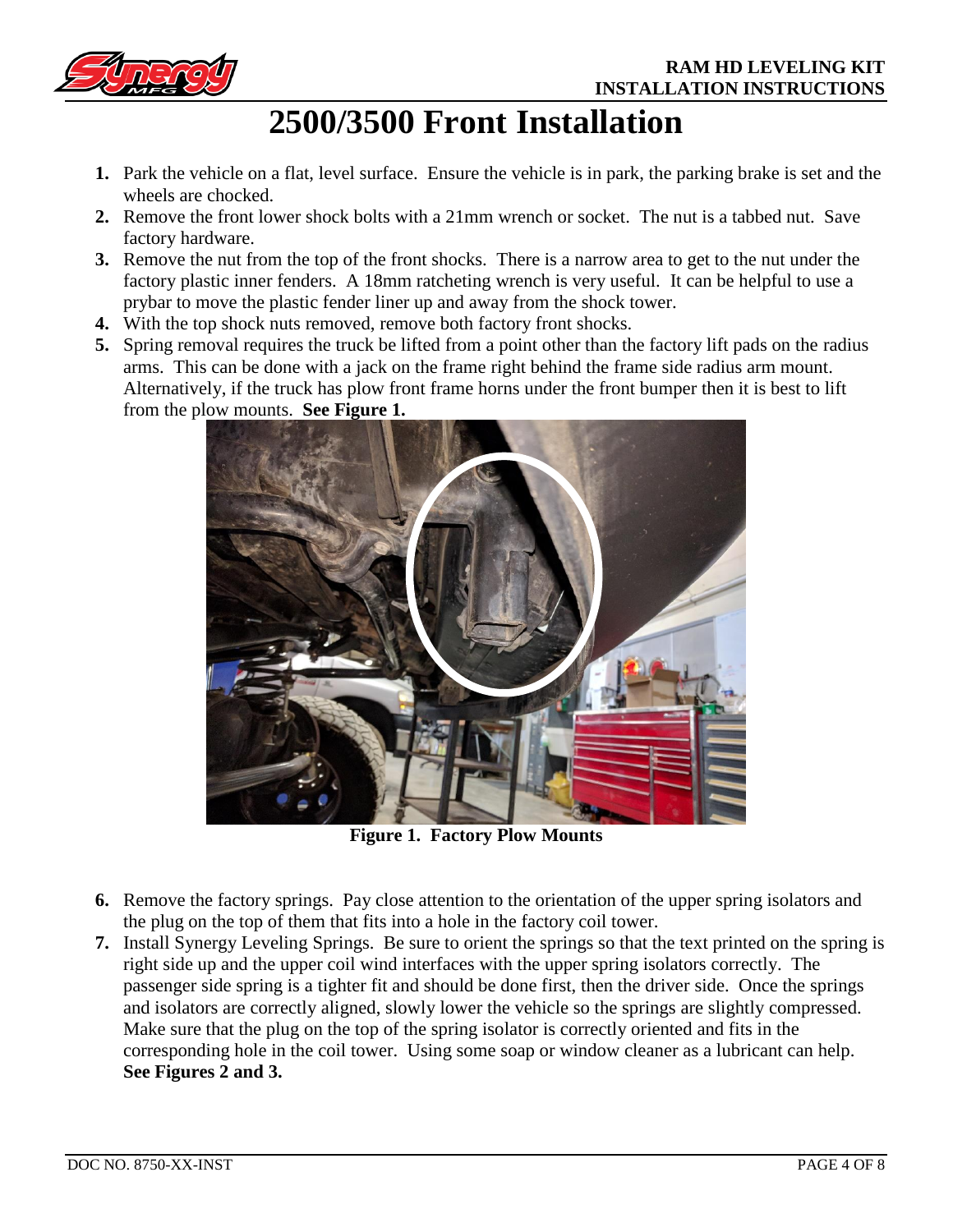



**Figure 2. Synergy Leveling Spring Installed, Spring Isolator Not Fully Seated**



**Figure 3. Synergy Leveling Spring Installed, Upper Spring Isolator Correctly Seated**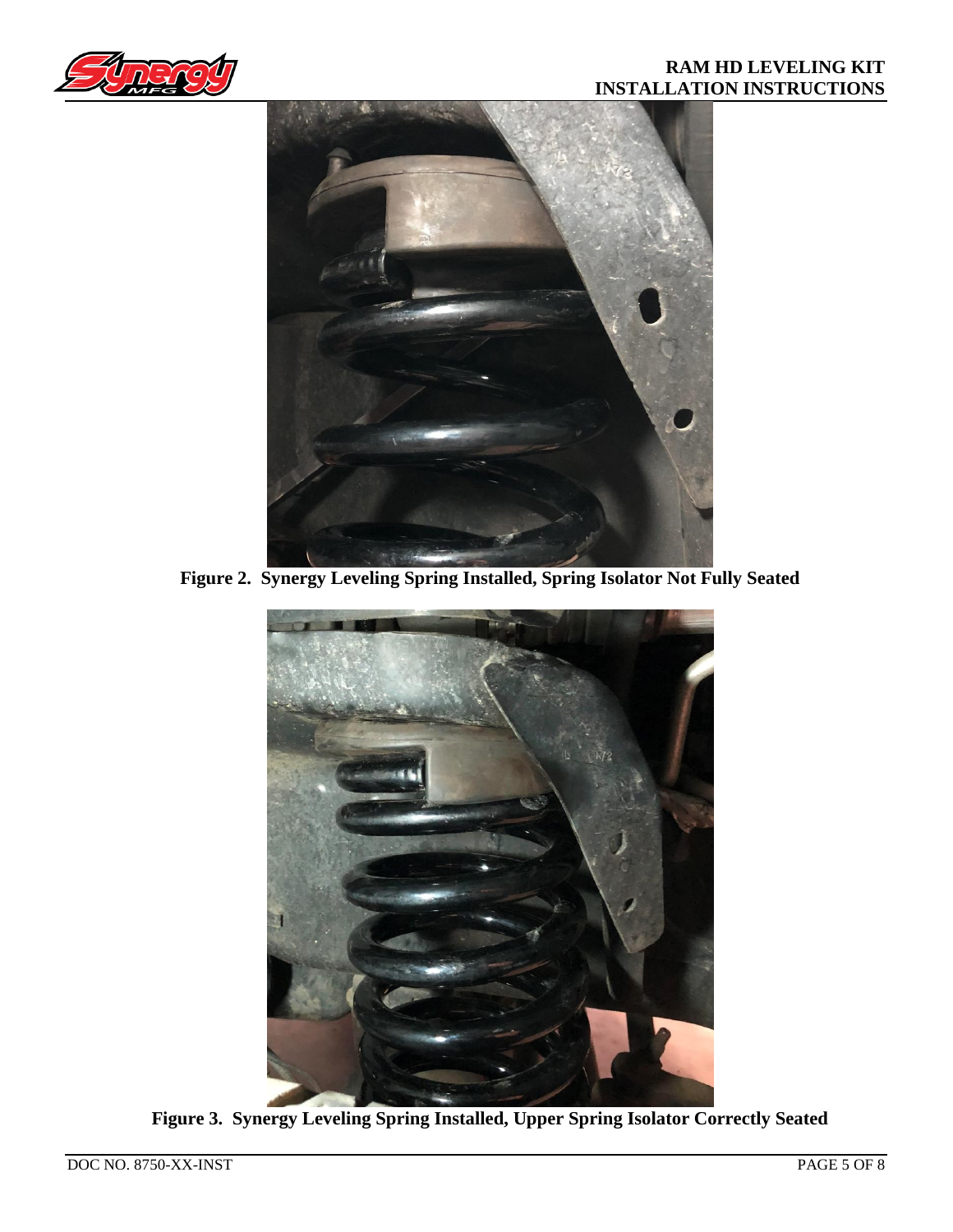



**8.** Once the springs are properly seated, install the Synergy front shocks. Install the stud top first, with a large washer against the shock body, then a rubber isolator, then insert the shock through the shock tower hole, then another rubber isolator, a large washer, and finally the nylock nut. The hardware requires a ¾" or 19mm wrench. As before, a ratcheting wrench makes installation easiest. Tighten the top nut until about 5/8" of thread is showing above the nut. **Figure 4** shows the completed installation.



**Figure 4. Front Shocks and Springs Correctly Installed**

- **9.** With the upper nut tight install the lower shock bolts. It is easiest to use the jack to lift the truck to the correct height to insert the bolt through the bottom of the shock. Tighten the factory hardware to 100 lb-ft.
- **10.** After the springs have been installed and the truck is on the ground it is necessary to loosen the radius arm and track bar bushing bolts so that the bushings are re-centered and not damaged. The hardware must be re-tightened at ride height.
	- Loosen the two frame side radius arm bolts and then re-torque them to at least 220 lbft.
	- Loosen both the track bar bolts (frame side and axle side) and re-torque to at least 220 lb-ft.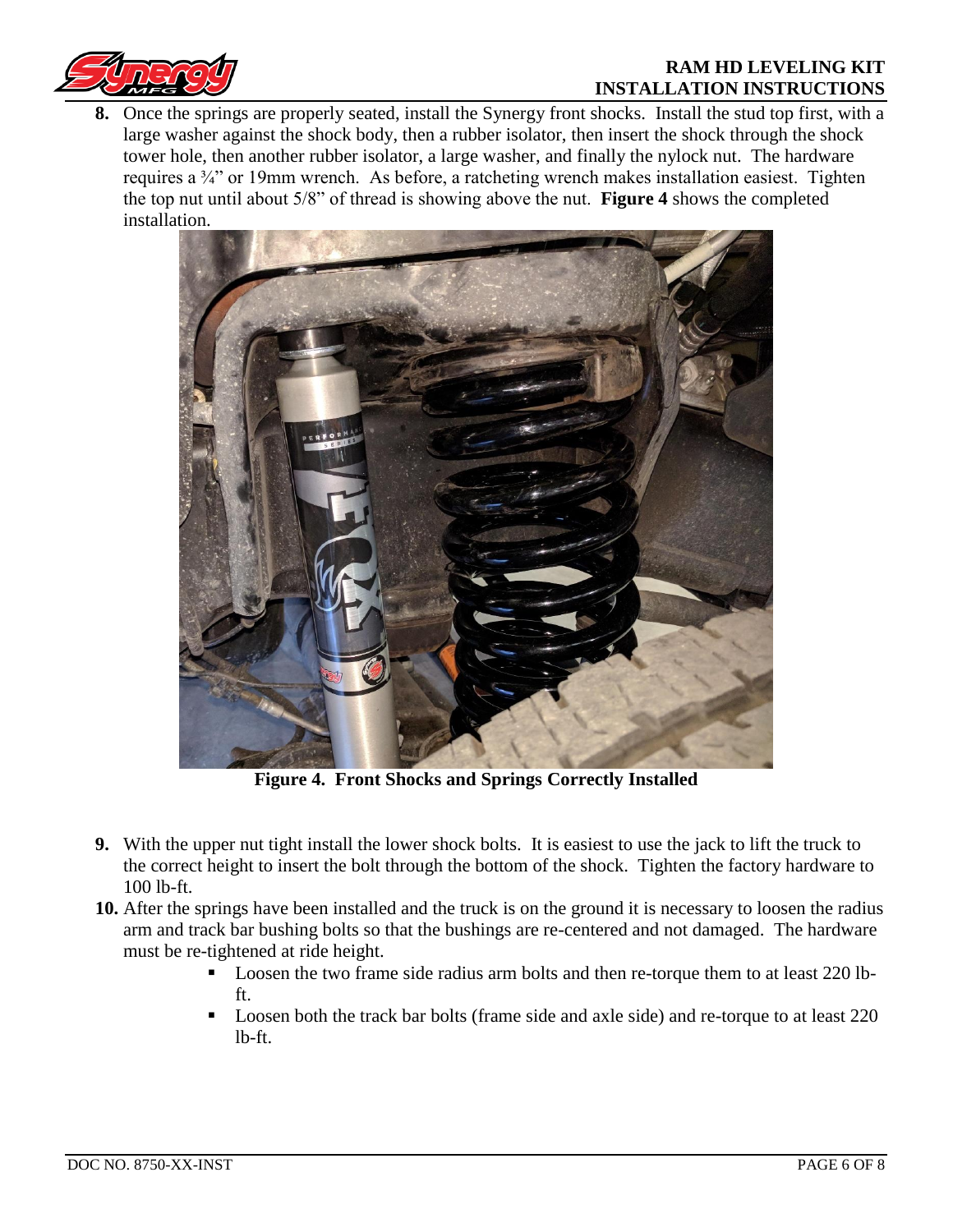

# **2500 Rear Installation (Skip to end for 3500 Installation)**

- **1.** Remove the rear inner fender liners. These are held on with 11 8mm head screws per side. There are two in the center against the bed, the rest are around the edge on the fender. Remove the inner fenders from both sides of the truck.
- **2.** Remove the factory rear shocks, starting with the upper 18mm nut. It may be necessary to hold the shaft from rotating by using a small wrench on the flats at the top of the stud. **See Figure 5**.



**Figure 5. Using Two Wrenches to Remove Rear Shock Upper Nut**

- **3.** With the upper shock nuts removed, remove the lower shock bolts and remove both shocks.
- **4.** Install the new Synergy Shocks, starting with the upper mounts. Tighten like the fronts, until approximately 5/8" of thread is showing. Vehicle can be lifted up to make lower shock bolt installation easier. Re-use factory lower hardware and tighten to 100 lb-ft. **Figure 6** shows completed installation.
- **5.** Re-install inner fender liners.